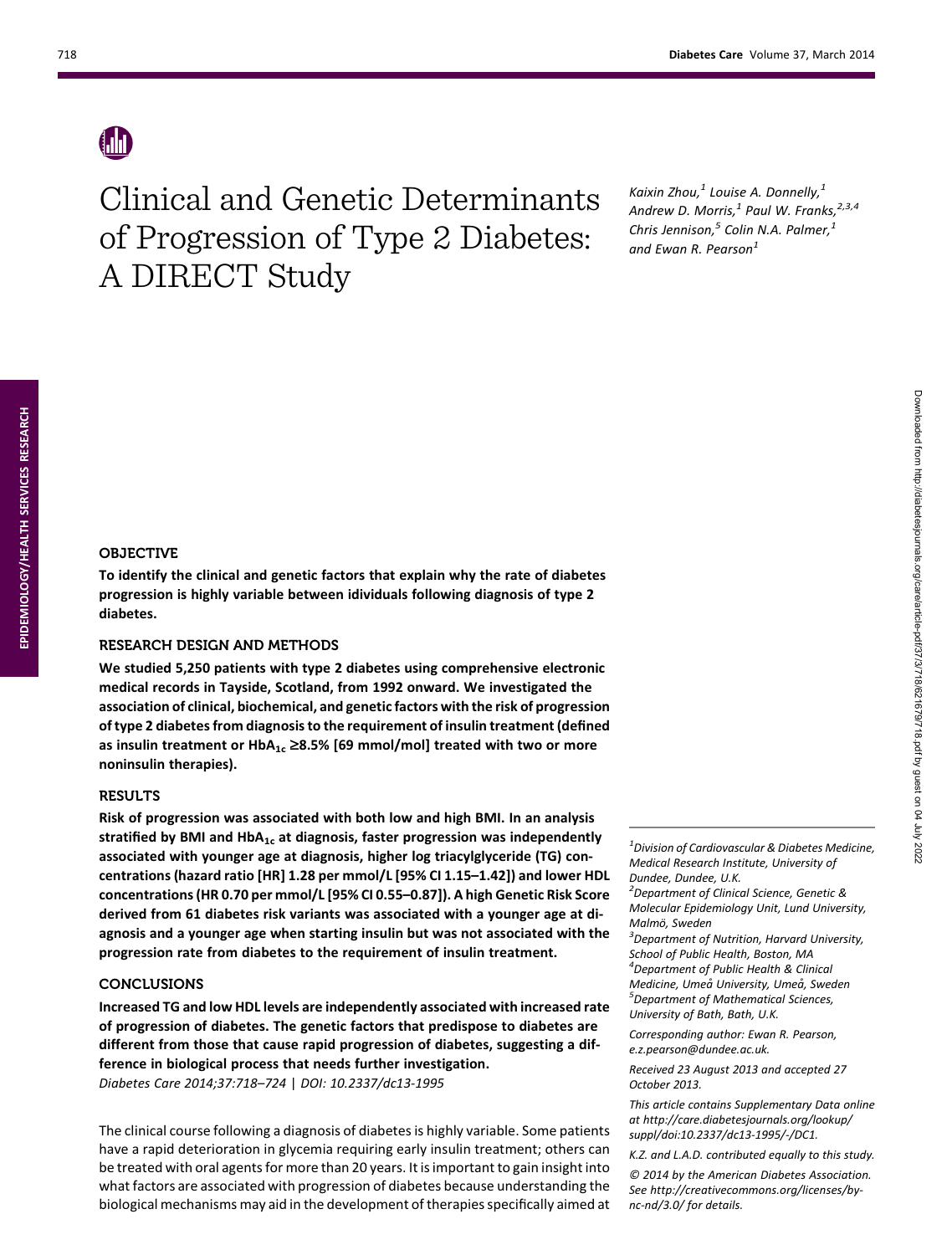delaying diabetes progression, and understanding the characteristics of those who progress rapidly or slowly may aid in the management of patients with type 2 diabetes.

It is generally accepted that there is a physiological continuum between prediabetes and diabetes, with progression to diabetes being caused by progressive loss of  $\beta$ -cell secretory capacity (1) and glycemic deterioration in diabetes due to ongoing loss of function (2,3). This may suggest a common biological process for diabetes risk and diabetes progression.

Diabetes risk factors have been studied extensively (summarized by Nobel et al. [4]) and include clinical characteristics (e.g., age, sex, ethnicity, family history, BMI) and glucose and biochemical parameters associated with insulin resistance and inflammation (e.g., HDL levels, triacylglyceride (TG) concentrations, high-sensitivity C-reactive protein levels, and inflammatory cytokines [5,6]). In addition, studies of genetic associations have identified more than 65 diabetes risk variants (7); however, these provide little predictive utility over traditional clinical risk factors (8,9). Where the physiological effect of these variants is known the majority of the risk variants affect  $\beta$ -cell function (7).

A few previous studies have investigated factors associated with the rate of diabetes progression (3,10–15). The consensus of these studies is that a low BMI, young age at diagnosis, and low  $\beta$ -cell function are associated with faster progression of diabetes (either to failure of monotherapy or progression to insulin use). The UK Prospective Diabetes Study 25 reported that presence of "positive" GAD antibody concentrations also was associated with faster progression to insulin use (11). Beyond this, the mechanisms driving glycemic deterioration once diabetes is established remain unknown. No studies have investigated biomarkers of insulin resistance and inflammation and none have explored the effect of genetic variation on rates of diabetes progression.

Using a large, contemporary, population-based cohort in northeast Scotland with extensive longitudinal follow-up and biobanked DNA, we tested the hypothesis that clinical available insulin resistance biomarkers (low HDL, high LDL, low TG, high alanine transaminase [ALT], high BMI) were associated with rapid progression of diabetes. We further hypothesized that the genetic variants associated with diabetes risk were associated with increased rates of diabetes progression.

#### RESEARCH DESIGN AND METHODS

We performed an observational study using data from the Genetics of Diabetes Audit and Research (GoDARTS) database, which has been described previously (16,17). In brief, since October 1997, all patients with type 2 diabetes have been invited to give written informed consent to DNA collection as part of the Wellcome Trust United Kingdom type 2 diabetes case control collection. To date, nearly 10,000 patients with type 2 diabetes have participated in the GoDARTS study. All anonymous clinical information on these patients can be obtained from SCI-Diabetes (an electronic medical record of all patients with diabetes in Scotland) and linked to all biochemistry records and prescription encashments from 1992 onward, giving a comprehensive longitudinal record of diabetes therapy and glycemic control. The GoDARTS study was approved by the Tayside Committee on Medical Research Ethics, and informed consent was obtained from all patients (REC reference 053/04).

#### Study Population

To be eligible for the study, patients had to have been diagnosed with diabetes after 1 January 1994 to ensure sufficient prescribing information to accurately define time to insulin use. In addition, patients were required to have a baseline  $HbA_{1c}$  and BMI measurement. To minimize inclusion of patients with type 1 diabetes, patients were included if they had a clinical diagnosis of type 2 diabetes after the age of 35 years with no progression onto insulin treatment within 1 year of diabetes diagnosis. Of a total of 9,636 patients with diabetes in the GoDARTS study, 5,250 (54%) met the criterion for inclusion in the study. All patients were white Europeans.

Detailed sample selection from this observational cohort can be found in [Supplementary Fig. 1.](http://care.diabetesjournals.org/lookup/suppl/doi:10.2337/dc13-1995/-/DC1)

This cohort and research question were studied as part of the Diabetes Research on Patient Stratification (DIRECT) study, an EU FP7 Innovative Medicines Initiative (see [www.direct-diabetes.org](http://www.direct-diabetes.org)).

# Measurement of Diabetes Progression (Time to Insulin Event)

To avoid bias due to insulin inertia (15,18), whereby there is a delay in commencing insulin after it is clinically indicated because of reluctance by the patient or the clinician, we used a composite end point for "requirement of insulin treatment." This time to insulin outcome was reached in 1,169 patients and was defined as the period from diagnosis to a clinical end point of the earlier of either 1) starting sustained (more than 6 months' duration) insulin treatment (339 patients) or 2) the clinical requirement of insulin treatment as indicated by two or more  $HbA_{1c}$ measurements  $>8.5%$  (69 mmol/mol) more than 3 months apart when taking two or more noninsulin diabetes therapies (880 patients). Patients who did not go on to insulin treatment were right censored in the event of death, moving away from the study area, or reaching the study end on 31 December 2009. The mean (SD) follow-up was 8.5 (4.3) years.

#### Clinical Covariates

The following clinical variables were included as covariates: age at diagnosis of diabetes; calendar year of diagnosis; sex; BMI category (grouped by every 2 kg/m<sup>2</sup> between 22 and 44 kg/m<sup>2</sup>); smoking status (ever vs. never); and social class (derived from the Scottish Index of Multiple Deprivation [SIMD], a lower score represents higher deprivation). In addition, the following baseline biochemistry parameters were included:  $HbA_{1c}$ , HDL, LDL, TG, and ALT. All biochemical baseline parameters were the closest measure to diagnosis within 12 months before diagnosis or the first measure after diagnosis. All biochemistry measurements except HDL were log transformed to fit a normal distribution.

# Genetic Covariates

We used a weighted Genetic Risk Score (GRS) that covers 61 established type 2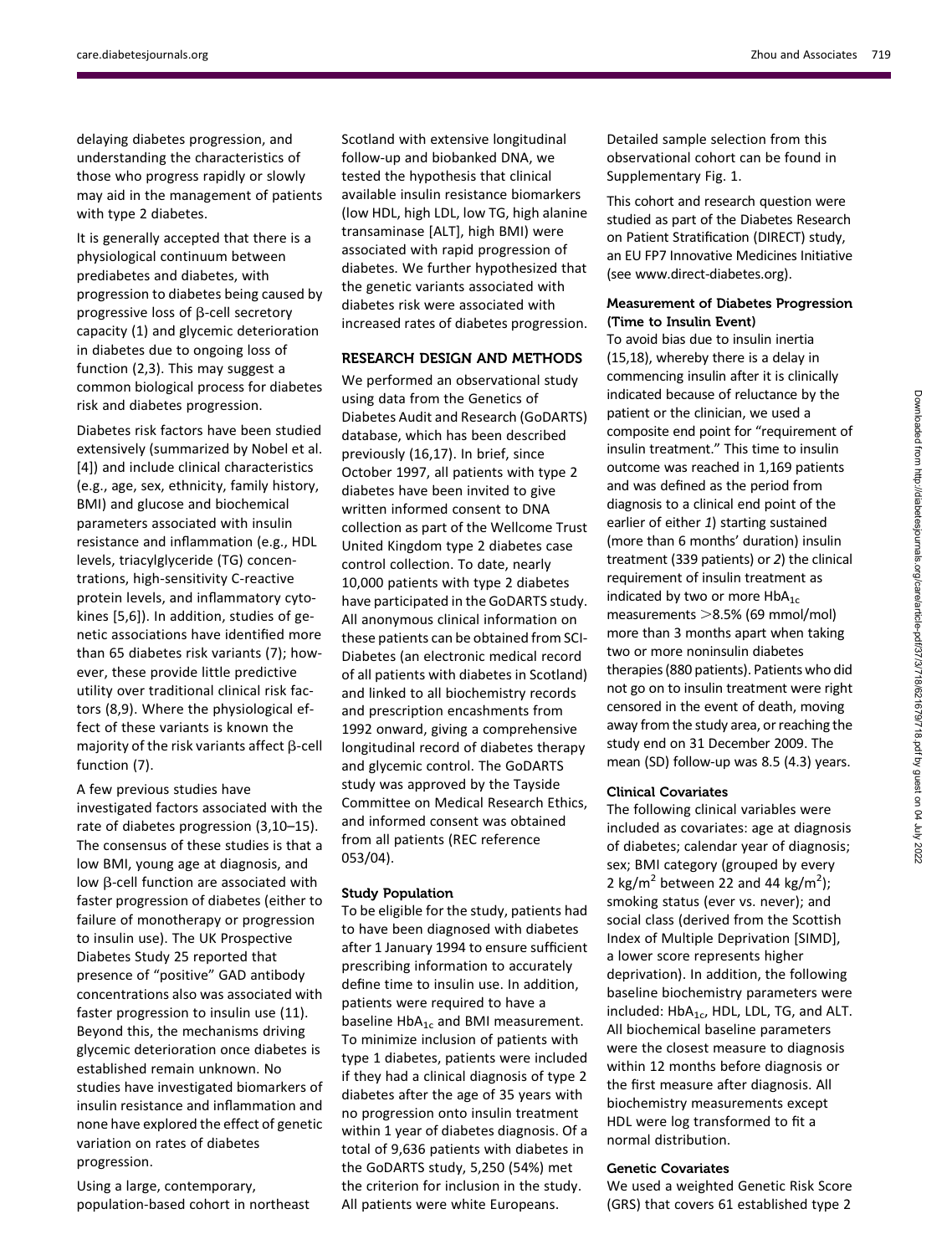diabetes risk variants to represent an individual's genetic susceptibility. The single nucleotide polymorphisms (SNPs) were selected from the latest DIAGRAM publication that reported 65 type 2 diabetes loci (7). Genotypes of the GoDARTS cohort were available from two sources: 1) Affymetrix 6.0 SNP genotyping array data on 3,714 patients and 2) CardioMetaboChip data on 3,064 patients and 4,114 controls. A proxy SNP with  $r^2 > 0.6$  (according to the HapMap CEU panel, which consists of 30 trios of U.S. residents of Northern and Western European ancestry) was selected when the index SNP was not genotyped. Four SNPs with poor proxies were dropped. The remaining 61 SNPs passed routine genome-wide association study genotyping quality control (call rate  $>$ 98%; P  $>$  0.001 in Hardy-Weinberg equilibrium), and their details are shown in [Supplementary Table 1.](http://care.diabetesjournals.org/lookup/suppl/doi:10.2337/dc13-1995/-/DC1)

The weighted GRS was constructed by summing the number of risk-increasing alleles carried by each person at each SNP, weighted by the logarithm of the allelic odds ratio of the SNP as reported in published meta-analyses (7). Missing genotypes were imputed with twice the population allele frequency of the riskincreasing allele. As such, the GRS created from the 61 SNPs has a possible range of 0 to 10.543. Instead of reporting an "averaged allelic effect" that is specific to the composite SNPs for GRS construction (19), here we report a SNP-independent "per GRS unit effect." Results from analysis of the averaged allelic effect GRS are generally not comparable between studies because the type 2 diabetes genes initially discovered tend to have a larger allelic effect than those from the bigger, more recent studies. In contrast, our method of GRS construction can be readily extended to include any number of SNPs as the number of known type 2 diabetes variants increases, and the effect estimate of GRS defined as such are comparable regardless of the number of SNPs involved. This is particularly useful when comparing multiple scores derived from different subgroups of SNPs. Using this approach, each unit of the GRS corresponds to an expected type 2 diabetes genetic risk increase of 2.72. In keeping with this, the GRS score

showed a per-unit risk increase of 2.68 (95% CI 2.40–2.88) in 6,230 patients and 3,866 controls from the GoDARTS study (data not shown).

To further dissect the type 2 diabetes risk genes, we developed two subscores: a  $\beta$ -cell function GRS from 16 SNPs and an insulin resistance GRS from 7 SNPs, based on what is known about the effect of these SNPs on glucose/ insulin traits from the latest Meta-Analyses of Glucose and Insulin-related traits Consortium (MAGIC) publication (SNPs are marked in [Supplementary](http://care.diabetesjournals.org/lookup/suppl/doi:10.2337/dc13-1995/-/DC1) [Table 1](http://care.diabetesjournals.org/lookup/suppl/doi:10.2337/dc13-1995/-/DC1)) (20).

#### Statistical Analysis

Our primary analysis used the Cox proportional hazards regression model (coxph in R; [http://www.r-project.org/\)](http://www.r-project.org/) for time to requirement of insulin treatment. When  $HbA_{1c}$  at diagnosis was included as a continuous covariate, proportional hazard assumptions were not met. Baseline  $HbA_{1c}$  was subsequently stratified into three groups to allow for a different hazard function in each group (HbA<sub>1c</sub> <7% [53 mmol/mol], 7–9% [53–75 mmol/mol], and  $>9\%$  [75 mmol/mol]). The relationship between BMI and rate of progression to insulin treatment was nonlinear and was categorized into groups by an increment of 2 kg/m<sup>2</sup>. Thus BMI and baseline  $HbA_{1c}$  categories were included as strata variables to allow different baseline hazard functions for each BMI and baseline  $HbA_{1c}$  subgroup, whereas the other covariates are

assumed to have the same effect across strata. A high level of missing data exist in baseline LDL and ALT measurements, and they were excluded from the phenotype model given the high collinearity between them and TG and HDL. The phenotypic model was stratified by the categorical groups for  $HbA_{1c}$  and BMI, and it included all the other clinical covariates. To assess the effect of the diabetes GRS, we included the GRS as a covariate in the clinical phenotype model. For both models,  $P <$ 0.05 was considered significant.

# **RESULTS**

#### Clinical Phenotype

The characteristics of the patients included in the study are shown in Table 1, along with the univariate association of each clinical variable with progression to requirement of insulin treatment. Year of diagnosis was an important predictor, showing a clear change in practice over time, with slower progression to insulin treatment in those diagnosed more recently. There was a univariately increased risk of progression to insulin treatment in those with a higher baseline TG, LDL, and ALT and a lower baseline HDL. The BMI distribution is presented in Fig. 1 and shows an increased rate of progression to insulin in those with a low and a high BMI relative to the lowest-risk group (with a BMI between 24 and 26  $\text{kg/m}^2$ ). For example, compared with those with a BMI between 24 and 26  $\text{kg/m}^2$ , those with a

## Table 1—Characteristics of the patients and their univariate associations with diabetes progression

| Covariate                | Mean (SD) or $n$  | HR (95% CI)         | P         | Total $(n)$ |
|--------------------------|-------------------|---------------------|-----------|-------------|
| Females vs. males        | 2,877:2,373       | $1.09(0.97 - 1.22)$ | 0.15      | 5,250       |
| Smokers vs. nonsmokers   | 3,999:1,251       | $1.06(0.93 - 1.22)$ | 0.38      | 5,250       |
| Year of diagnosis        | 2002 (1999-2004)* | $0.90(0.88 - 0.92)$ | < 0.001   | 5,250       |
| Age at diagnosis (years) | 61.8(10.8)        | $0.96(0.95 - 0.96)$ | < 0.001   | 5,250       |
| Social class+            | 2.84(1.44)        | $0.93(0.89 - 0.96)$ | < 0.001   | 5,191       |
| BMI ( $\text{kg/m}^2$ )  | 31.3(5.9)         | NA‡                 | <b>NA</b> | 5,250       |
| Baseline $HbA_{1c}$ (%)  | 7.86 (2.05)/62    | NA‡                 | <b>NA</b> | 5,250       |
| Baseline HDL (mmol/L)    | 1.2(0.33)         | $0.39(0.32 - 0.48)$ | < 0.001   | 5,222       |
| Baseline LDL (mmol/L)§   | 2.35(0.85)        | $1.34(1.06 - 1.71)$ | 0.02      | 4,306       |
| Baseline TG (mmol/L)§    | 2.77(2.51)        | $1.77(1.61 - 1.95)$ | < 0.001   | 5,114       |
| Baseline ALT (mmol/L)§   | 32.3 (17.0)       | $1.41(1.24 - 1.61)$ | < 0.001   | 4,504       |

\*Year of diagnosis shows the median and quartile. †Per 1 SIMD unit, coded from 1 (most deprived) to 5 (most affluent). ‡Covariates treated as stratification factors. §Log transformed.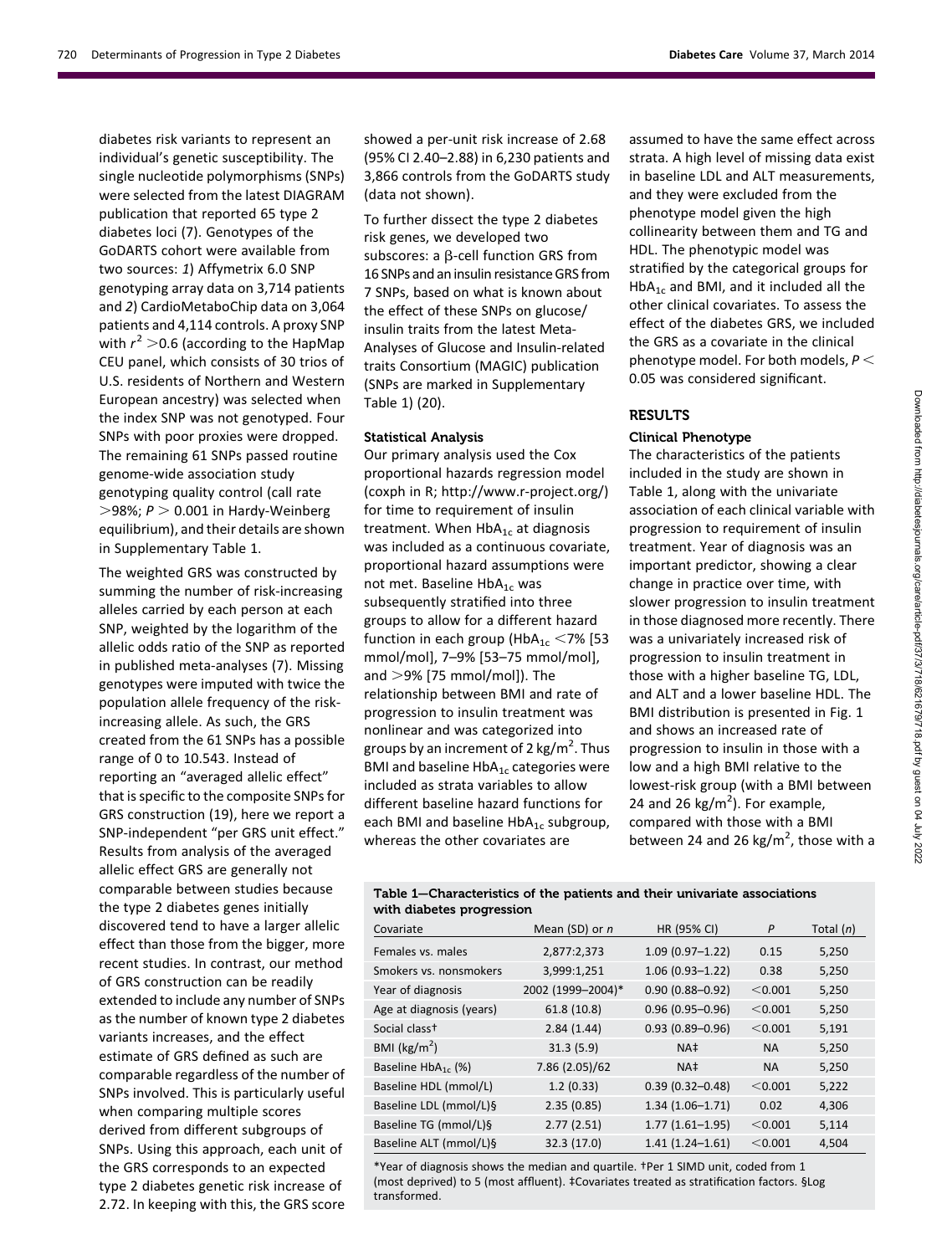

BMI  $\left(\frac{kg}{m^2}\right)$ 

Figure 1—BMI distribution and its effect on progression to insulin requirement. Distribution of BMI in the population studied is shown on the x-axis. For each BMI band, the hazard rate ratio is shown relative to the BMI band of 24–26 kg/m<sup>2</sup>; error bars are the 95% CIs for the hazard rate ratio.

BMI  $<$  24 kg/m<sup>2</sup> have a hazard ratio (HR) of 1.35 (95% CI 1.00–1.79), and those with a BMI  $>$ 30 kg/m<sup>2</sup> have an HR of 1.30 (95% CI 1.06–1.58). As would be expected,  $HbA_{1c}$  at diagnosis of diabetes is a major determinant of the risk of progression to insulin treatment, in particular when the composite end point relies on the  $HbA_{1c}$  result. Compared with the group with baseline  $HbA_{1c} < 7%$ (53 mmol/mol), those with  $HbA_{1c}$ between 7% (53 mmol/mol) and 9% (75 mmol/mol) had an HR of 1.98 (95% CI 1.71–2.3), and those with  $HbA_{1c} > 9%$ (75 mmol/mol) had an HR of 3.22 (95% CI 2.78–3.72) (data not shown).

Table 2 shows the full clinical phenotypic model. Within the BMI and  $HbA_{1c}$  strata, a younger age at diagnosis of diabetes, an earlier year of diagnosis, lower HDL levels, and higher TG levels were independently associated with a faster rate of progression to insulin treatment.

#### Sensitivity Analysis

To assess the effect of using a combined end point rather than actual prescribed insulin use as the end point, we carried out the phenotypic modeling again using the single end point of sustained insulin treatment ([Supplementary Table](http://care.diabetesjournals.org/lookup/suppl/doi:10.2337/dc13-1995/-/DC1) 2A [and](http://care.diabetesjournals.org/lookup/suppl/doi:10.2337/dc13-1995/-/DC1) B); 723 patients eventually reached this end point. The results of this model were largely unchanged. The only additional significant effect was in the univariate analysis, where female

Table 2—Adjusted Cox proportional hazards model for diabetes progression (from diagnosis of diabetes to requirement of insulin treatment)

| Covariate                                                             | HR (95% CI)         | P       |
|-----------------------------------------------------------------------|---------------------|---------|
| Age at diagnosis (per 1 year)                                         | $0.96(0.95 - 0.97)$ | < 0.001 |
| Year of diagnosis (per 1 year)                                        | $0.91(0.89 - 0.94)$ | < 0.001 |
| Baseline TG (per 1 mmol/L)*                                           | $1.28(1.15 - 1.42)$ | < 0.001 |
| Females vs. males                                                     | $1.19(1.05 - 1.36)$ | 0.008   |
| Baseline HDL (per 1 mmol/L)                                           | $0.70(0.55 - 0.87)$ | 0.002   |
| Smokers vs. nonsmokers                                                | $1.11(0.95 - 1.29)$ | 0.20    |
| Social class (per 1 SIMD unit from most deprived<br>to most affluent) | $0.96(0.92 - 1.01)$ | 0.09    |
|                                                                       |                     |         |

Analysis was stratified by  $HbA1_c$  at diagnosis and BMI category. \*Log transformed.

sex was associated with earlier insulin treatment. Since there was no detectable association when the composite end point was used, we infer that we successfully controlled for the insulin inertia effect by using the composite end point, which our data suggest is more commonly seen in men than women.

## Diabetes Genetic Risk Factors

We added the type 2 diabetes GRS to the clinical phenotypic model reported in Table 2 and found no significant association with time to requirement of insulin treatment (HR 0.89 [95% CI 0.78– 1.17]) (data for other covariates in the full model are not shown). A univariate analysis of the GRS also revealed no association (HR 1.02 per unit GRS [95% CI 0.88–1.18]) (data for other covariates in the full model are not shown).

We then examined the effect of the type 2 diabetes GRS on age at diagnosis of diabetes and age at requirement of insulin treatment. The results of a multiple linear regression with adjustment for BMI are shown in Fig. 2. Each unit of type 2 diabetes GRS was associated with being 2.43 years (95% CI 1.1–3.8) younger at diagnosis and 2.15 years (95% CI 0.71–3.19) younger at requirement of insulin treatment; as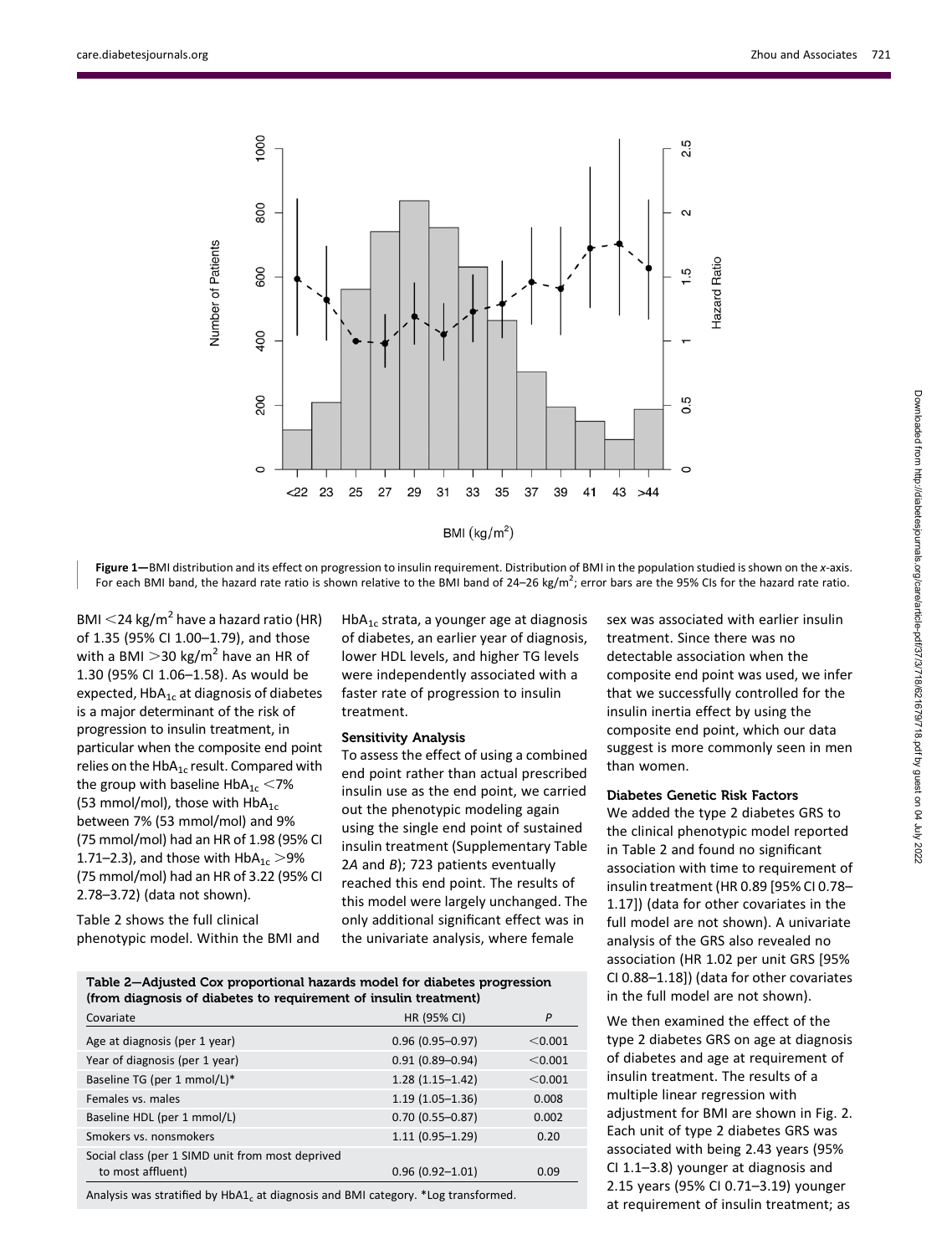

Figure 2—Type 2 diabetes (T2D) GRS association with different time spans in diabetes progression. The linear regressions were adjusted for BMI at diagnosis.

before, the GRS had no effect on the interval between diagnosis of diabetes and insulin requirement (0.28 years per GRS unit [95% CI  $-0.12$  to 0.69]). Thus a greater genetic risk of diabetes is associated with a younger age at diagnosis of diabetes and subsequent younger age at insulin treatment, but not the time between diagnosis and insulin treatment, when compared with those with a lower genetic risk of diabetes.

In a secondary analysis we defined two GRS subscores: a  $\beta$ -cell function GRS (b-cell GRS) and an insulin resistance GRS. When included in the phenotypic model, we found no association of either the  $\beta$ -cell GRS (HR 1.10 per unit GRS [95% CI 0.90–1.34]) or insulin resistance GRS (HR 1.16 per unit GRS [95% CI 0.77–1.73]) with progression to insulin treatment after diabetes diagnosis (data for other covariates in the full model are not shown). Each unit increase of the  $\beta$ -cell GRS was associated with being 1.23 years (95% CI  $-0.66$  to 3.12) younger at diagnosis and 1.0 years (95% CI  $-0.97$  to 2.97) younger at requirement of insulin treatment; each unit increase of the insulin resistance GRS was associated with being 4.62 years (95% CI 0.7–8.5) younger at diagnosis and 3.69 years (95% CI  $-0.37$  to 7.74) younger at

requirement of insulin treatment. In an exploratory analysis we assessed the effect of each variant on time to insulin treatment ([Supplementary Fig. 2,](http://care.diabetesjournals.org/lookup/suppl/doi:10.2337/dc13-1995/-/DC1) [Supplementary Table 1\)](http://care.diabetesjournals.org/lookup/suppl/doi:10.2337/dc13-1995/-/DC1). No individual variants achieved significance for progression from diagnosis to requirement of insulin treatment after correction for multiple testing.

# CONCLUSIONS

In this large, population-based study spanning the past 15 years, we have identified a number of clinical parameters that are associated with progression of diabetes through to insulin requirement. First, we show for the first time that high TG and low HDL levels are independently associated with progression beyond diabetes through to requirement of insulin treatment. Second, we confirm the finding of previous studies that young age, poor glycemic control, and low BMI at diagnosis are associated with rapid progression to requirement of insulin treatment (5,6). However, we report a U-shaped curve for BMI, with the lowest rate of progression at a BMI between 24 and 26  $\text{kg/m}^2$ . Third, we show that established genetic variants associated with type 2 diabetes are associated with a younger onset of diabetes and a younger age at insulin treatment but are

not associated with diabetes progression.

Low HDL and high TG levels in the phenotypic model (and high ALT and high BMI when analyzed univariately) are associated with more rapid progression of diabetes. These results are consistent with our hypothesis that these parameters that drive progression to diabetes are associated with progression of diabetes after diagnosis. Because measures of insulin at diagnosis are not routinely collected, it is not possible to determine whether the changes in lipid and ALT levels are simply a marker of insulin resistance, with "insulin resistance" being the driver of progression, or whether these have a primary effect (e.g., lipotoxicity) on  $\beta$ -cell decline. It would be interesting to assess the effect of insulin sensitivity at diagnosis of diabetes on progression in a prospective collection because our data suggest that progression is associated with a more insulin-resistant phenotype (low HDL, high TG, high BMI).

The clinical phenotypic model that we have developed is largely consistent with previous publications. While some studies report that low BMI is associated with progression (12), others do not (14). Indeed, when we consider only a linear relationship between BMI and progression, the data do not show an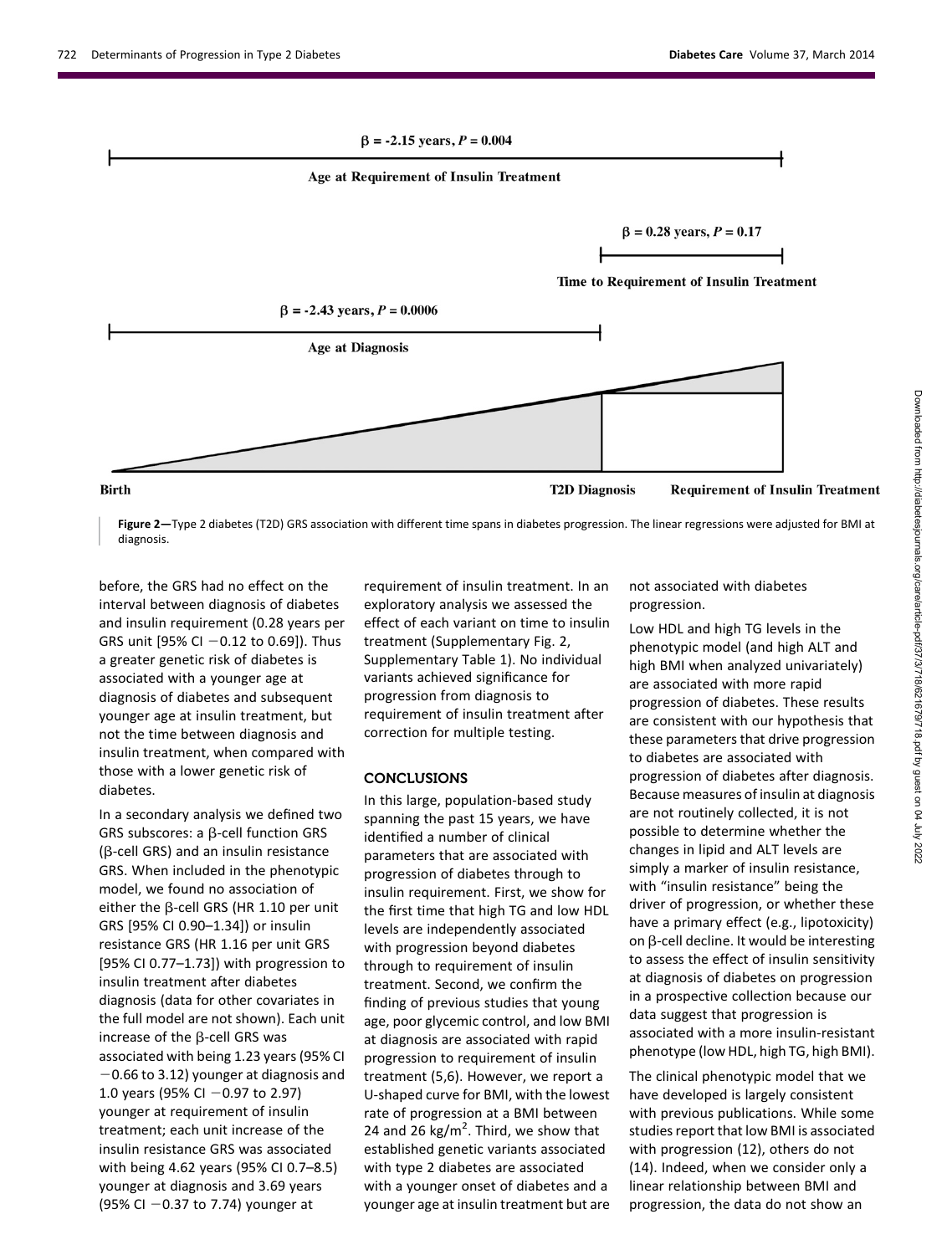association of BMI with progression to insulin requirement. The U-shaped curve fits with our understanding of the biology of diabetes. Those who are normal weight at diagnosis (i.e., slim for someone with type 2 diabetes) are likely to be  $\beta$ -cell deficient and progress rapidly to insulin requirement, as shown in the UK Prospective Diabetes Study 26 (12). In contrast, those who are particularly adipose are likely to be markedly insulin resistant and have other factors that drive progression (e.g., lipotoxicity).

Surprisingly, we did not find a significant effect of type 2 diabetes risk variants on progression of diabetes. This lack of an association suggests that the biological factors captured by the diabetes risk variants do not play a large part in the biological mechanisms that result in progression of diabetes after diagnosis, and there certainly are biological mechanisms that may explain this difference, for example, glucotoxicity or lipotoxicity driving progression after the development of hyperglycemia (21).

We used the GRS to maximize our power for this analysis and to test the hypothesis that, when considered together, the diabetes genetic risk factors are associated with progression of diabetes. Given the effect sizes of these variants on prediabetes risk, we would not anticipate a large clinical effect on diabetes progression. However, for a GRS element that confers diabetes risk of an odds ratio of 1.5, which is similar to the effect size of rs7903146 in TCF7L2, this study has 80% statistical power to detect an increased diabetes progression rate of an HR of 1.09 at the  $\alpha$  = 0.05 level. As such we were well powered to detect even a modest effect of the GRS. It is important to acknowledge that the use of the GRS makes an assumption that all gene variants that contribute to diabetes risk also contribute to progression. To explore heterogeneity in the effect of the diabetes risk variants on the rate of diabetes progression, we carried out a single-variant analysis. This analysis was underpowered and should only be considered exploratory, but it did not reveal any one diabetes risk variant that was associated with the progression of diabetes. A much larger multicenter

analysis would be required to explore the effect of individual diabetes risk variants on diabetes progression.

We used an observational data set to identify a large number of patients followed up for a sufficient length of time to enable a study of progression from diagnosis to the requirement of insulin treatment. There are no prospective studies available that are in any way comparable in size and duration of follow-up. However, the use of observational data does restrict analysis to biomarkers collected during routine clinical care. Therefore, pancreatic autoantibody titers and insulin or homeostasis model assessment– derived measures could not be included in the analysis. To avoid inclusion of patients with type 1 diabetes, we excluded patients who were diagnosed at an age younger than 35 years or who progressed to insulin treatment within 1 year; however, patients with slower onset late autoimmune diabetes in adults could have been included, and this may account for the more rapid progression in the nonobese patients. There are further limitations to this study that should be acknowledged. First, because this is a consented biobank, there is potential for bias in those included in the study; however, approximately half of the population with type 2 diabetes in the region are included, so the study cohort should be reasonably representative. Second, the use of clinical data relies on patients engaging in clinical care and remaining in the region; however, because of the free health care system, the comprehensive coverage of all patients by the primary care system, and the static population, this should add minimal bias. Finally, only 56% of the available population were included in the study, largely because of incomplete data for those who were excluded, and thus the study cohort may not be completely representative of the population.

Another important consideration that we cannot include in this analysis is the behavioral factors that may affect the rate of progression. Unlike prospective studies in which activity, diet, and adherence can be assessed, these data are not available in routine health

records and so cannot be incorporated into the model. The inclusion of the covariates of social deprivation score, smoking status, and baseline BMI may partly capture the effect of diet and lifestyle on progression, but it is possible that the lack of contribution of the type 2 diabetes GRS reflects masking of the biological effect by these and other unmeasured variables.

The lack of an association of the total type 2 diabetes GRS and in particular a GRS derived from known  $\beta$ -cell genes needs some consideration because low b-cell function at diagnosis is strongly associated with progression to insulin treatment (12). These variants are well established as affecting  $\beta$ -cell function when assessed in normal individuals without diabetes (9,20). If  $\beta$ -cell function could be measured at exactly the point at which diabetes develops, it would be the same for all individuals for a given level of insulin resistance. Therefore, a genetic defect in insulin secretion would result in diabetes developing at an earlier age, as we see in our data, but insulin secretion, if measured when diabetes develops, should not differ between individuals with different genotypes and should therefore not affect the progression rate of diabetes. This is also consistent with cross-sectional analyses that report that diabetes risk variants are associated with earlier use of insulin treatment (22,23); this should not be misinterpreted as a greater progression to insulin from diagnosis of diabetes.

In summary, we report that genetic variants of type 2 diabetes risk result in a younger age at diagnosis of diabetes and, as a result, a younger age at which insulin is required; however, in a wellpowered analysis these are not associated with the rate at which diabetes progresses following diagnosis of diabetes. Our results suggest that the genetic factors that predispose to diabetes are different from those that cause progression of diabetes, which may be mediated by other mechanisms such as glucolipotoxicity, endoplasmic reticulum, and oxidative stress (21). Our findings that an increased rate of progression of diabetes is associated with obesity, low HDL levels, and high TG levels would certainly support this